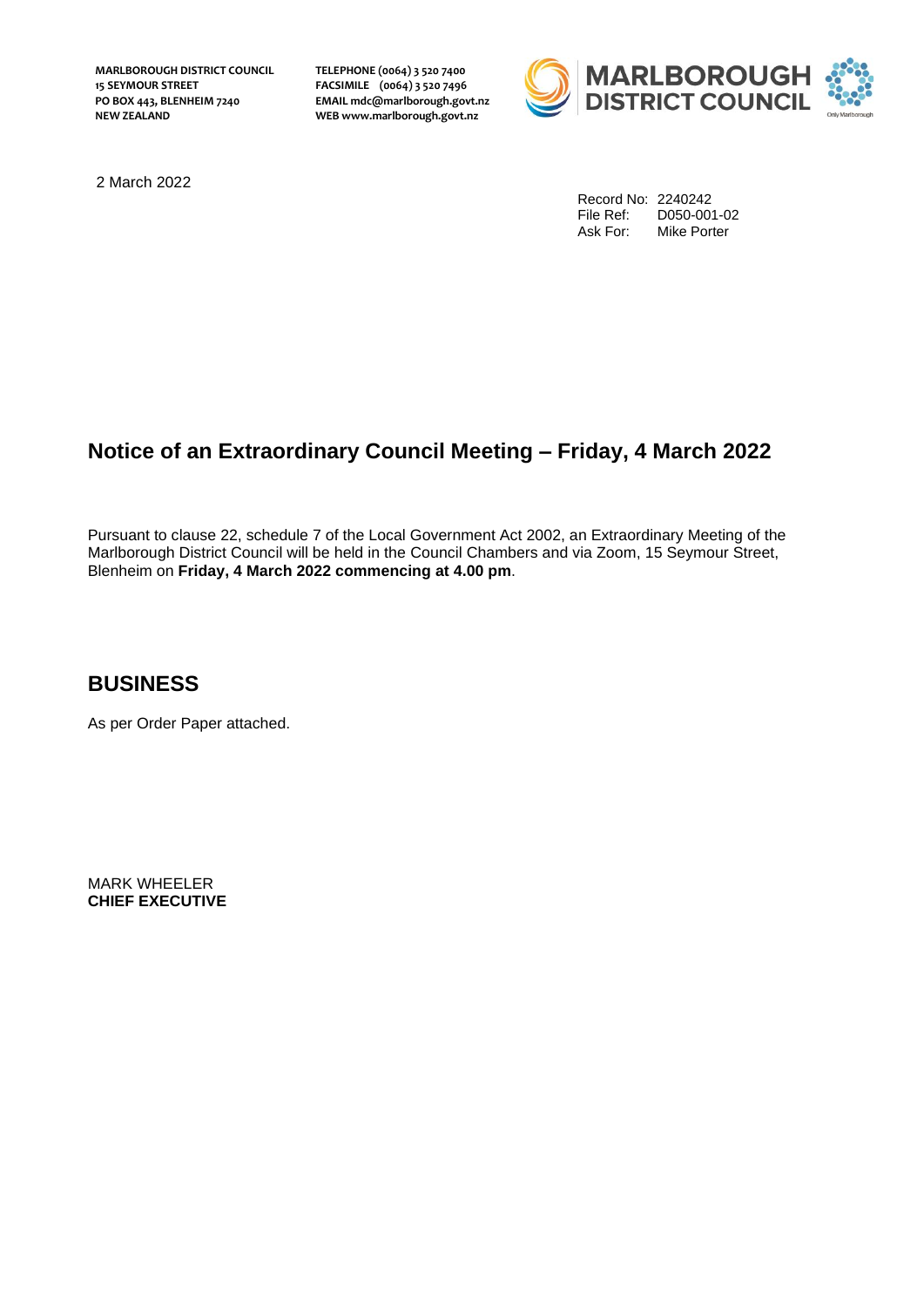

#### **Order Paper for an EXTRAORDINARY COUNCIL MEETING to be held in the Council Chambers, 15 Seymour Street, Blenheim on FRIDAY, 4 MARCH 2022 commencing at 4.00 pm**

### **Open Meeting**

| Karakia                                               | Page |   |
|-------------------------------------------------------|------|---|
| Apologies                                             | Page |   |
| Declaration of Interests                              | Page |   |
| Decision to Conduct Business with the Public Excluded | Page | 2 |
|                                                       |      |   |

### **Public Excluded**

| Waitohi Picton Ferry Precinct Redevelopment Loan | Pages 1 - 7 |  |
|--------------------------------------------------|-------------|--|
|                                                  |             |  |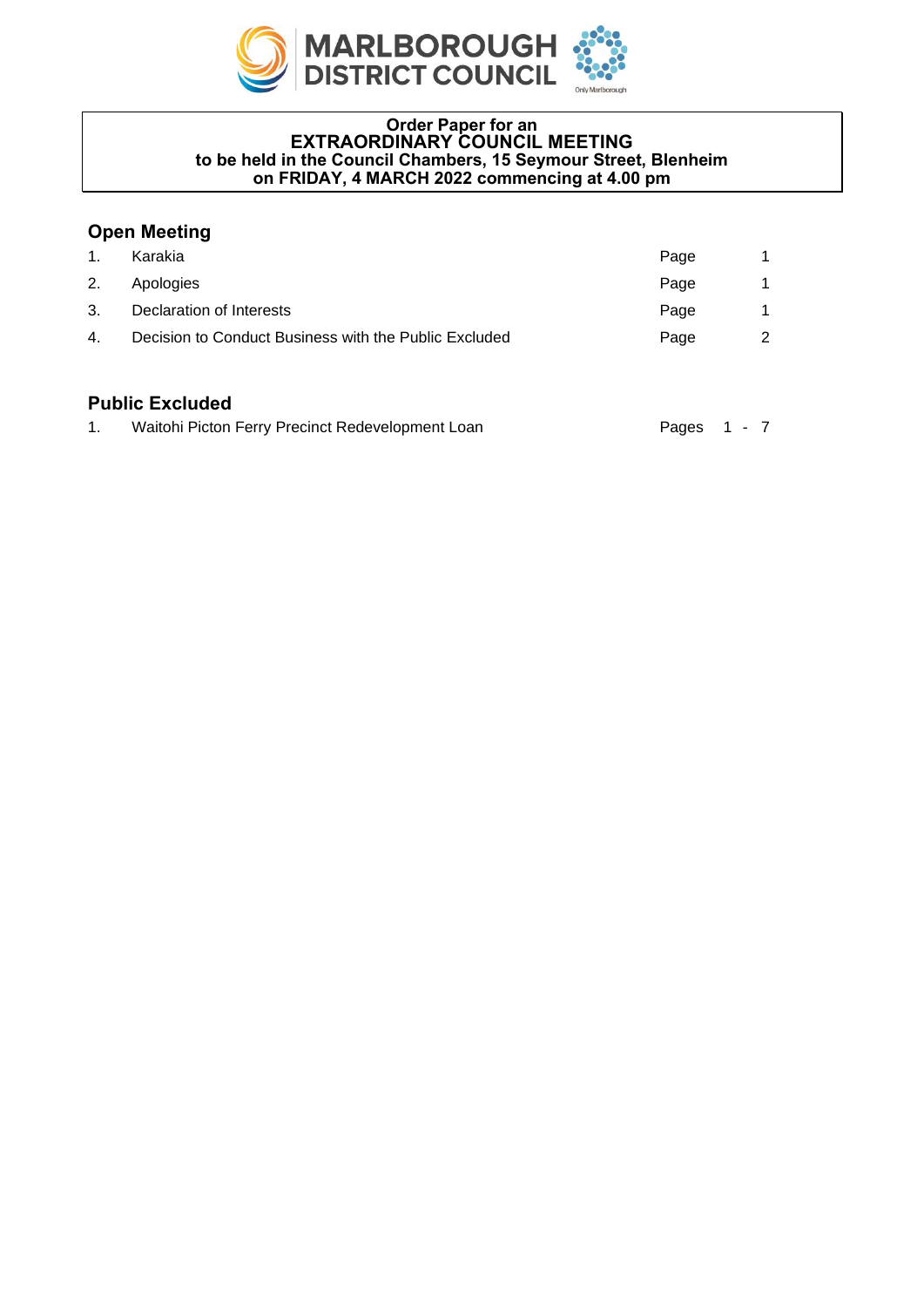## Page 1

## **Marlborough District Council**

#### **Order Paper for an EXTRAORDINARY COUNCIL MEETING to be held in the Council Chambers, 15 Seymour Street, Blenheim on FRIDAY, 4 MARCH 2022 commencing at 4.00 pm**

## <span id="page-2-0"></span>**1. Karakia**

Tēnā koutou, tēnā koutou, tēnā koutou katoa E te Atua tō mātou Kai-hanga, ka tiāho te maramatanga me te ora, i āu kupu kōrero, ka tīmata āu mahi, ka mau te tika me te aroha; meatia kia ū tonu ki a mātou tōu aroha i roto i tēnei huihuinga. Whakakī a matou whakaaro ā mātou mahi katoa, e tōu Wairua Tapu. Āmine. (God our Creator,

when you speak there is light and life, when you act there is justice and love; grant that your love may be present in our meeting. So that what we say and what we do may be filled with your Holy Spirit. Amen.)

# <span id="page-2-1"></span>**2. Apologies**

# <span id="page-2-2"></span>**3. Declaration of Interests**

Members are reminded of the need to be vigilant to stand aside from decision making when a conflict arises between their role as a member and any private or other external interest they might have.